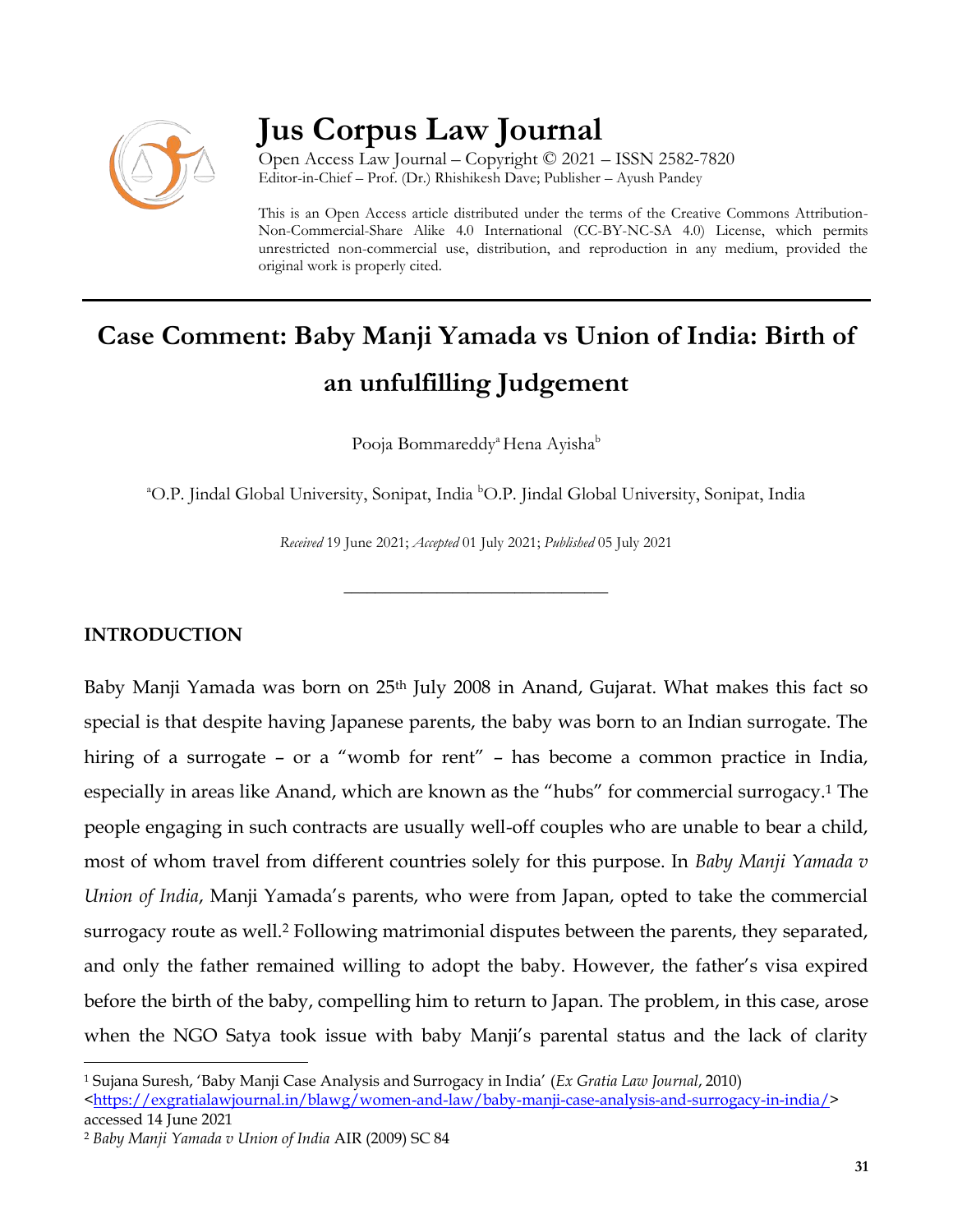regarding surrogacy laws and filed a PIL for the same. Visa restrictions disallowed the father from returning, so the baby's grandmother travelled to India to handle the adoption process and the ongoing case involving the baby instead. The grandmother countered the PIL by filing a petition; it was argued that neither did the PIL carry any element of public interest nor did the NGO have any locus standi to file a habeas corpus petition. In its final decision, the court allowed baby Manji to return to Japan along with her grandmother. Although this case holds immense importance in leading the change towards recognizing surrogacy as a valid means of having a genetic child for parents who cannot have their own, the judgement majorly fails to provide relevant details regarding surrogacy guidelines in India. This paper aims at analysing the various ways through which the judgement remains unfulfilling and the gaps that the judgement has failed to bridge.

#### **SURROGACY THROUGH A LEGAL LENS**

 $\overline{a}$ 

Surrogacy is an arrangement that is seen as a boon to all the parties involved. As said in a report by the Indian Council of Medical Research (ICMR), "the parents construct the child biologically, while the child constructs the parents socially."<sup>3</sup> Those families who cannot bear a child for any reason, or who do not wish to go through the process of pregnancy but still wish to have a child find their wish fulfilled, and on the other hand, the surrogate either has money to gain from the arrangement or gets the gratification that comes with fulfilling a said wish for a family. Looking at surrogacy from this angle, it seems to play the role of a savior to both parties. Considering the importance that surrogacy holds for both the surrogate and intended parents, it is then a matter of the utmost importance that there be legal safeguards to all of their rights with respect to each other. At the time, there were barely any legislations surrounding surrogacy and commercial surrogacy was at no point before this case illegal in India. In 2005, the ICMR released the National Guidelines for Accreditation, Supervision & Regulation of Assisted Reproductive Technology (ART) Clinics in India after years of research and debate amongst medical professionals. However, it is to be noted that these guidelines

<sup>3</sup> 'Guidelines For Accreditation, Supervision & Regulation Of Art Clinics In India' (*Indian Council of Medical Research, National Academy of Medical Sciences (India)*, 2005)

[<sup>&</sup>lt;https://main.icmr.nic.in/sites/default/files/art/ART\\_Pdf.pdf>](https://main.icmr.nic.in/sites/default/files/art/ART_Pdf.pdf) accessed 14 June 2021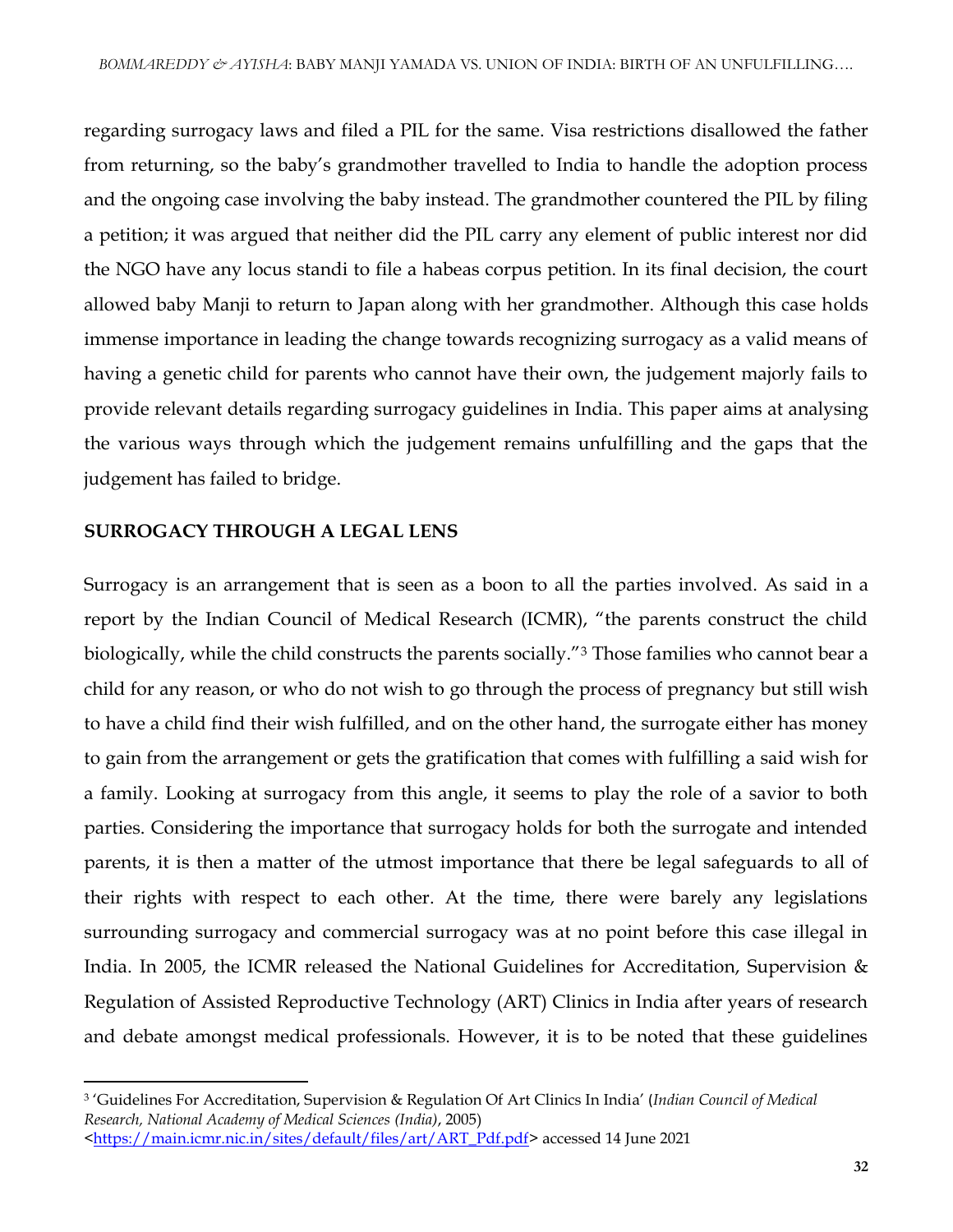had no legal backing; any attempt to enforce it would be lacking necessary statutory buttress, and the usage of the same would be left to the discretion of the clinics.

#### **WHY THIS JUDGEMENT MUST BE CRITICISED**

The case stands out due to the fact that it does nothing to stand out. Where it could have addressed major points of public policy with respect to the parties involved, the court chose not to do so. Such a situation had previously remained unheard of in India despite the prevalence of surrogacy arrangements. Factoring in the aspect that courts had failed to take cognizance of surrogacy guidelines/laws in India for many years prior to this case, it only seems right that the apex court is mindful of this and provides an elaborate judgement that is inclusive of all the necessary elements. Being the first such case to be brought up in the apex court, the judgement did not have any case to refer back to. As such the onus falls upon the court to ensure that all facets of the case are discussed at length – especially those which heavily lack legal backing, such as surrogacy guidelines in India. One party whose rights, in particular, are not taken into account is the surrogate. When the court discusses surrogacy at length, it cannot fail to consider the rights of the surrogate. Surrogacy and surrogates are intrinsically linked – one cannot comment upon surrogacy laws without talking about the rights of surrogates. Without any proper surrogacy laws in place, the exploitation of surrogates is only a notch away from becoming commonplace.

Looking at the extent to which this case deals with commercial surrogacy, it seems distasteful that the court failed to acknowledge the rights of surrogates. Around the time of this case, the reproductive tourism industry in India stood at 2.3 billion USD and continued progressing rapidly4, this is owing to the cheap healthcare and flexible laws that existed at the time. Intending parents travel to India from various countries in order to opt for a fairly easy commercial surrogacy procedure. Indian surrogates usually hail from weak economic backgrounds who involve themselves in surrogacy arrangements as a means to earn large sums of money. However, surrogates are often conditioned into living out their pregnancy months in the same space as the other surrogates, without having the freedom to meet their

l

<sup>4</sup> Priya Shetty, 'India's unregulated surrogacy industry' (2012) 380 The Lancet, 1633–1634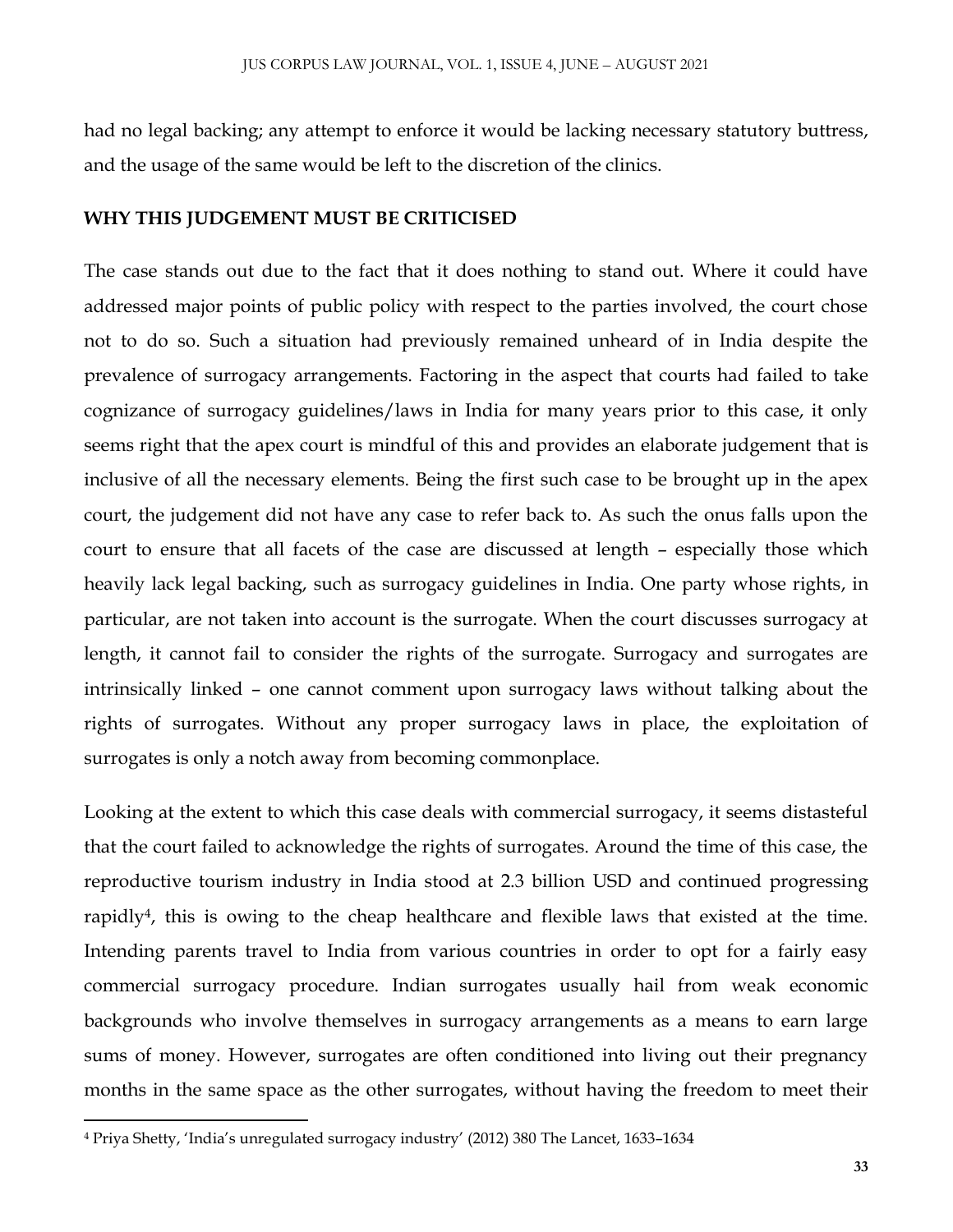families too often. They find themselves in a position of having their liberties severely curtailed by surrogacy agencies and clinics, to the point that they control "what the surrogate eats, drinks, how much exercise she gets; in short, they run her life.<sup>"5</sup> This can be seen as sheer exploitation of the surrogate, which although may not be the norm as of now, is slowly normalized due to the lack of any regulation. The court hinted towards the exploitative nature of surrogacy by making references towards surrogacy becoming a booming business involving surrogates that belong to low-income families, but neither did the court take cognizance of this issue nor did it elaborate upon the missing laws that could have dealt with the same. Instead, the court delegated the responsibility of deciding on the legality and other modalities of surrogacy arrangements to the National and State Commission(s) for the protection of child rights.<sup>6</sup> Moreover, the court also neglected in stating a reason for not delving into the locus standi of NGO Satya. All these aspects make the judgement feel very rushed.

#### **THE ISSUE SURROUNDING CONTRACTUAL AGREEMENTS**

We can see the court favoring the contractual arrangement over anything else.<sup>7</sup> The mere existence of such a contract is assumed to vitiate the question of the legality of commercial surrogacy itself. It is as though the issue of the legality of commercial surrogacy has taken the backseat in this case. However, relying on such a contract bears with it its own risks, which can be seen in the later case of *Jan Balaz v Anand Municipality,* wherein the absence of legislation to guide the court, they chose to recognize the surrogate as the natural mother*.* 8 Especially when the intended parents and the surrogate are from different countries, the different laws binding each of them come into play. As such, even an extensively drafted contract in the lack of legislative safeguards can leave the parties involved, especially the surrogate, in a vulnerable spot. It also cannot be ignored that carrying a child in one's womb carries with it extensive psychological consequences and it becomes too easy for the surrogate

 $\overline{\phantom{a}}$ 

<sup>5</sup> *Ibid*

<sup>6</sup> Jwala D Thapa, 'The 'babies M': The relevance of baby Manji Yamada v. Union of India (UOI) and in the matter of baby "M"' (2011) 2 Journal Of Indian Law And Society 19

<sup>7</sup> Shriya Misra, 'Commercial surrogacy – The need for regulation' (*Legal Services India*, 2014)

[<sup>&</sup>lt;http://www.legalservicesindia.com/article/1188/Commercial-Surrogacy.html>](http://www.legalservicesindia.com/article/1188/Commercial-Surrogacy.html) accessed 15 June 2021 8 *Jan Balaz v Anand Municipality and Ors* AIR (2010) Guj 21